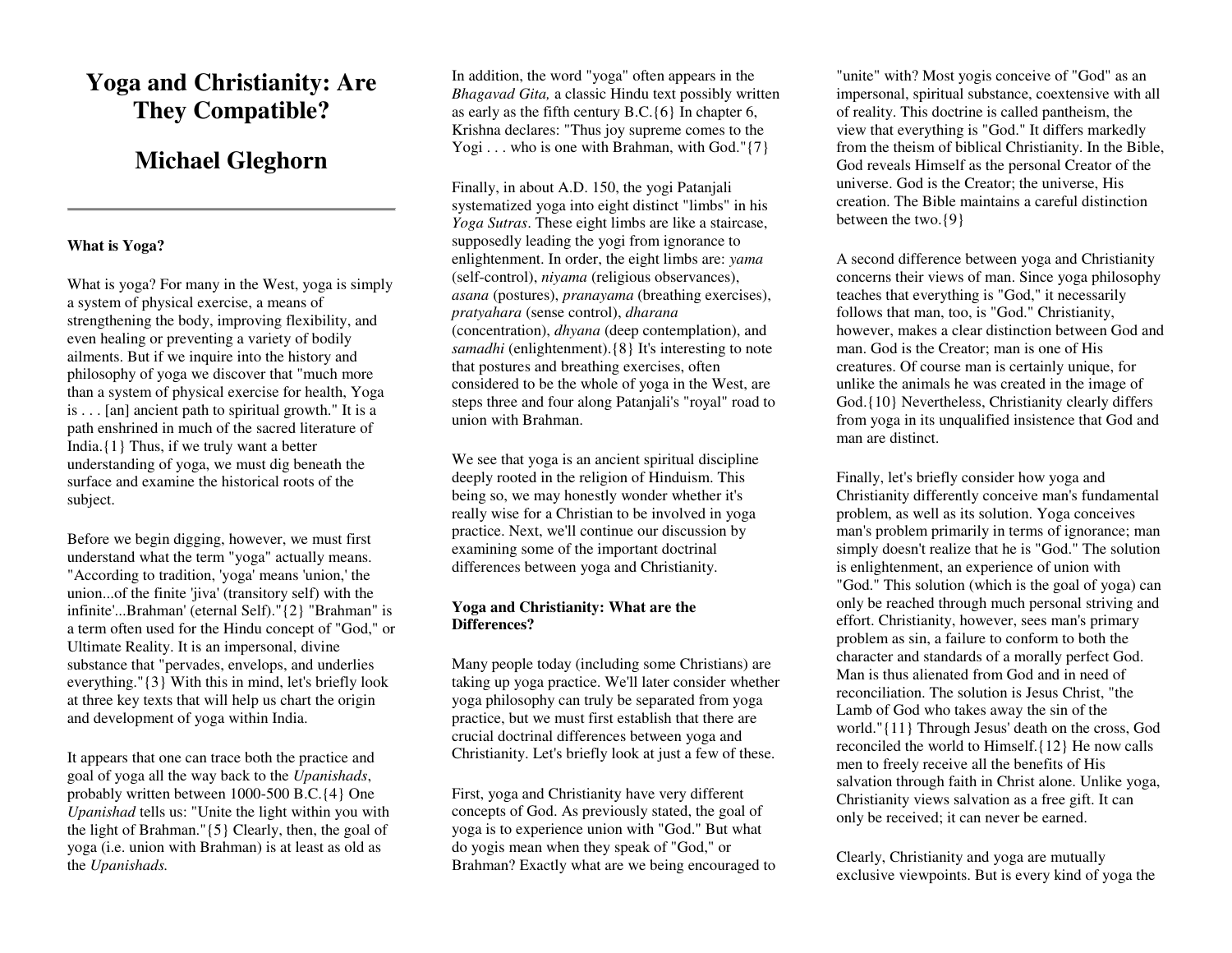same? Isn't there at least one that's exclusively concerned with physical health and exercise? Next, we'll take a closer look at hatha yoga, the one most often believed to be purely physical in nature.

## **What Is Hatha Yoga?**

Here we've learned that yoga is an ancient spiritual discipline rooted in a belief system that is utterly incompatible with Christianity. But is this true of *all*  yoga? Isn't *hatha* yoga simply concerned with physical development and good health?

Hatha yoga is primarily concerned with two things: *asana* (physical postures) and *pranayama* (breathing exercises). But it's important to realize that both asana and pranayama also play a significant role in Patanjali's *raja* (or "royal") yoga. In the traditional eight "limbs" of Patanjali's system, asana and pranayama are limbs three and four. What then is the relationship of hatha to raja yoga?

Former yoga practitioner Dave Fetcho states that yoga postures "evolved as an integral part of Raja… Yoga."{13} He points out that the author of the famous handbook, the *Hatha Yoga Pradipika,*  "presents Hatha . . . solely and exclusively for the attainment of Raja Yoga."{14} He also cites a French yoga scholar who claims, "the sole purpose of . . . Hatha Yoga is to suppress physical obstacles on the . . . Royal path of Raja Yoga and Hatha Yoga is therefore called 'the ladder to Raja Yoga.'"{15} Fetcho concurs, noting that the physical postures are "specifically designed to manipulate consciousness...into Raja Yoga's consummate experience of *samadhi:* undifferentiated union with the primal essence of consciousness."{16} These statements should make it quite clear that hatha, or physical, yoga has historically been viewed simply as a means of aiding the yogi in attaining enlightenment, the final limb of raja yoga.

This is further confirmed by looking at Iyengar yoga, possibly the most popular form of hatha yoga in the U.S. The Web site for the Iyengar Yoga Institute of San Francisco states: "BKS Iyengar studies and teaches yoga as unfolded in the Yoga Sutras of Patanjaili [sic] and the Hatha Yoga Pradipika among other classical texts. Thus Asana, or postures, are taught as one of the eight limbs . . . of yoga defined by Patanjali."{17} In fact, the ultimate goal of Iyengar hatha yoga is precisely the same as that of Patanjali's raja yoga.{18} Both aim to experience union with "God," Brahman, or universal consciousness.

If all these things are so, it seems increasingly apparent that hatha yoga may ultimately involve its practitioners in much more than physical exercise. Although it may not be obvious at first, the ultimate goal of hatha is the same as every other form of yoga: union of the self with an impersonal, universal consciousness. We must remember that the Bible never exhorts Christians to seek such an experience. If anything, it warns us of the potential dangers in doing so. Next, we'll consider whether yoga practice might, in fact, be dangerous--and why.

# **Can Yoga be Harmful?**

Despite its touted health benefits, there are numerous warnings in authoritative yoga literature which caution that yoga can be physically, mentally, and spiritually harmful if not practiced correctly.

For instance, Swami Prabhavananda warns of the potentially dangerous physical effects that might result from yoga breathing exercises: "Unless properly done, there is a good chance of injuring the brain. And those who practice such breathing without proper supervision can suffer a disease which no known science or doctor can cure."{19}

In addition, many yogis warn that yoga practice can endanger one's sanity. In describing the awakening of "kundalini" (coiled serpent power) Gopi Krishna records his own experience as follows: "It was variable for many years, painful, obsessive...I have

passed through almost all the stages of...mediumistic, psychotic, and other types of mind; for some time I was hovering between sanity and insanity."{20}

Finally, however, from a Christian perspective it seems that yoga could also be spiritually harmful. To understand why, let's return to the experience of "kundalini." Yoga scholar Hans Rieker declares, "Kundalini [is] the mainstay of all yoga practices."{21} But what exactly is kundalini and why is it so central to yoga practice?

Swami Vivekananda summarizes the kundalini experience as follows: "When awakened through the practice of spiritual disciplines, it rises through the spinal column, passes through the various centres, and at last reaches the brain, whereupon the yogi experiences samadhi, or total absorption in the Godhead."{22} And researcher John White takes the importance of this experience even further declaring: "Although the word kundalini comes from the yogic tradition, nearly all the world's major religions, spiritual paths, and genuine occult traditions see something akin to the kundalini experience as having significance in "divinizing" a person. The word itself may not appear...but the concept is there...as a key to attaining godlike stature."{23}

Reading such descriptions of the kundalini, or coiled serpent power, the Christian can almost hear the hiss of that "serpent of old...who deceives the whole world."{24}In Eden, he flattered our first parents by telling them: "You will be like God."{25} And though Christianity and yoga have very different conceptions of God, isn't this essentially what yoga promises?

Swami Ajaya once said, "The main teaching of Yoga is that man's true nature is divine." $\{26\}$ Obviously this is not the Christian view of man. But if the goal of yoga is to realize one's essential divinity through union with "God," then shouldn't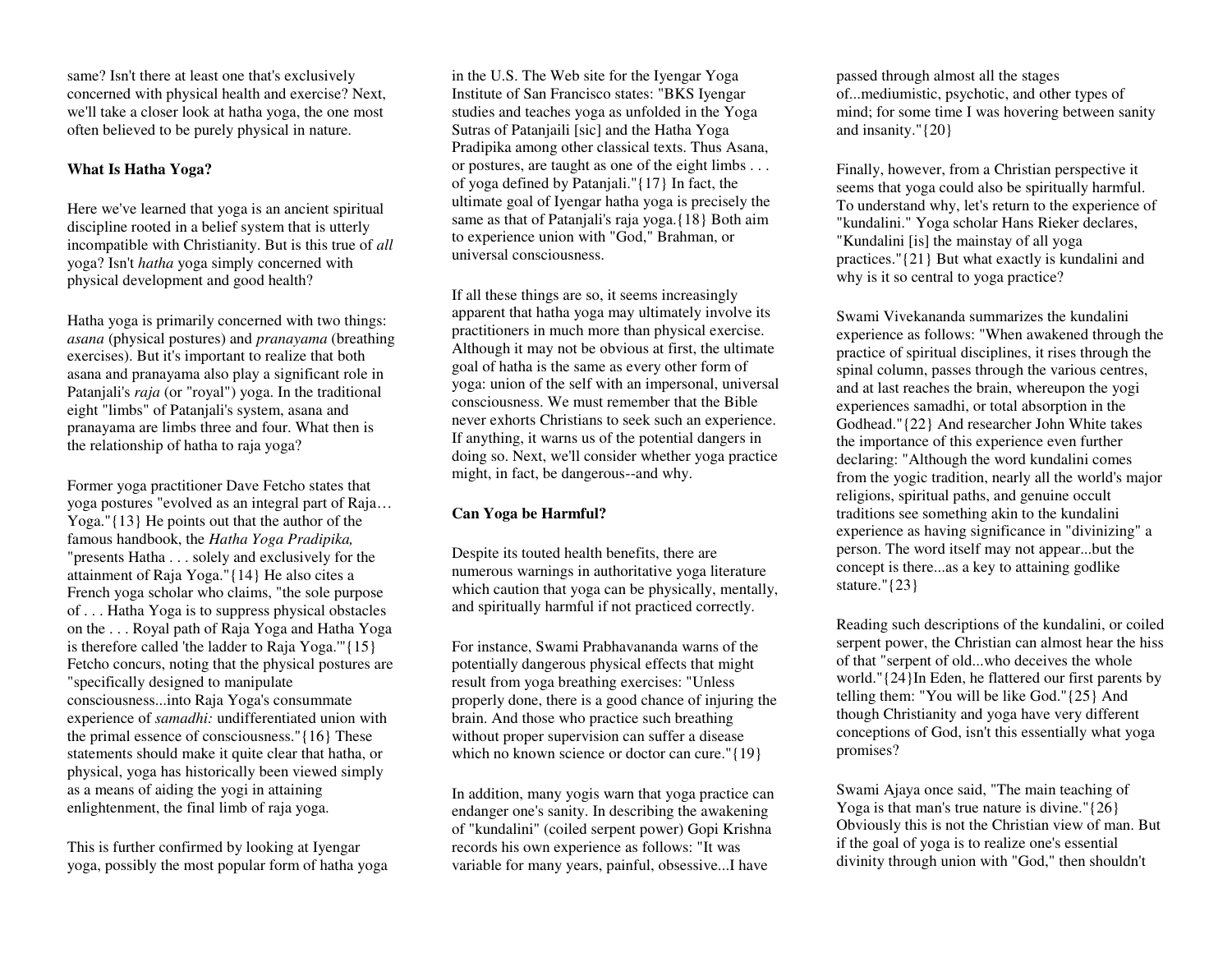the Christian view the practice that leads to this realization as potentially spiritually harmful? Next, we'll conclude our discussion by asking whether it's really possible to separate yoga philosophy from yoga practice.

#### **Can Philosophy and Practice be Separated?**

We've seen that yoga is an ancient spiritual discipline whose central doctrines are utterly incompatible with those of Christianity. Even hatha yoga, often considered to be exclusively concerned with physical development, is best understood as merely a means of helping the yogi reach the goal of samadhi, or union with "God." Furthermore, we've seen that all yoga, including hatha, has the potential to be physically, mentally, and spiritually harmful.

In light of such evidence, it may appear that this question--"Can yoga philosophy be separated from yoga practice?"--has already been answered in the negative. And this is certainly the view of many yoga scholars. Dave Fetcho, formerly of the Ananda Marga Yoga Society, has written, "Physical yoga, according to its classical definitions, is inheritably and functionally incapable of being separated from Eastern religious metaphysics."{27} What's more, yoga authorities Feuerstein and Miller, in discussing yoga postures (asana) and breathing exercises (pranayama), indicate that such practices are more than just another form of physical exercise; indeed, they "are *psychosomatic* exercises."{28} Does this mean that separating theory from practice is simply impossible with yoga?

If one carefully looks through an introductory text on hatha yoga,{29} one will see many different postures illustrated. A number of these may be similar, if not identical, to exercises and stretches one is already doing. Indeed, if one is engaged in a regular stretching program, this is quite probable. This raises an important question: Suppose that such beginning level yoga postures are done in a context completely free of yogic philosophy. In such a case

as this, doesn't honesty compel us to acknowledge at least the *possibility* of separating theory from practice?

While I hate to disagree with scholars who know far more about the subject than I do, this distinction does seem valid to me. However, let me quickly add that I see this distinction as legitimate *only* at the very beginning of such practices, and *only* with regard to the postures. The breathing exercises, for various reasons, remain problematic.{30} But this distinction raises yet another question, for how many people begin an exercise program intending never to move beyond the most basic level? And since by the very nature of yoga practice, such a distinction could *only* be valid at the very earliest of stages, why would a Christian ever want to begin this process? It seems to me that if someone wants an exercise program with physical benefits similar to yoga, but without all the negative spiritual baggage, they should consider low-impact or water aerobics, water ballet, or simple stretching.{31} These programs can be just as beneficial for the body, without potentially endangering the soul. In my opinion, then, Christians would be better off to never begin yoga practice.

## **Notes**

- 1. Raphael, *Essence and Purpose of Yoga: The Initiatory Pathways to the Transcendent* (Massachusetts: Element Books, Inc., 1996), back cover.
- 2. Brad Scott, "Exercise or Religious Practice? Yoga: What the Teacher Never Taught You in That Hatha Yoga Class" in *The Watchman Expositor* (Vol. 18, No. 2, 2001): 5.
- 3. Ibid.
- 4. Ibid., 6.
- 5. Ibid., cited in Swami Prabhavananda and Frederick Manchester, *The Upanishads: Breath of the Eternal* (New York: New American Library, 1957), 120ff.
- 6. *Bhagavad Gita*, trans. Juan Mascaro (New York: Penguin Books, 1962), back cover.
- 7. Ibid., 71.
- 8. John Ankerberg and John Weldon, *Encyclopedia of New Age Beliefs* (Eugene, Oregon: Harvest House Publishers, 1996), 601.
- 9. See Romans 1:18-25.
- 10. See Genesis 1:26.
- 11. John 1:29.
- 12. See 2 Corinthians 5:19.
- 13. Dave Fetcho, "Yoga," (Berkeley, CA: Spiritual Counterfeits Project, 1978), cited in Ankerberg and Weldon, *Encyclopedia of New Age Beliefs*, 602.
- 14. Ibid., 603.
- 15. Ibid.
- 16. Ibid., 602.
- 17. See "Source and Context: Patanjali and Ashtanga Yoga" at http://www.iyisf.org/. This quotation was obtained from the site on March 1, 2002.
- 18. Ibid.
- 19. Swami Prabhavananda, *Yoga and Mysticism* (Hollywood, CA: Vedanta Press, 1972), 18, cited in Ankerberg and Weldon, *Encyclopedia of New Age Beliefs*, 604.
- 20. Gopi Krishna, *The Awakening of Kundalini* (New York: E.P. Dutton, 1975), 124, cited in Ankerberg and Weldon, *Encyclopedia of New Age Beliefs*, 608.
- 21. Hans Ulrich Rieker, *The Yoga of Light: Hatha Yoga Pradipika* (New York: Seabury Press, 1971), 101, cited in Ankerberg and Weldon, *Encyclopedia of New Age Beliefs*, 606.
- 22. Swami Vivekananda, *Raja Yoga* (New York: Ramakrishna-Vivekananda Center, 1970), 16, cited in Scott, "Exercise or Religious Practice? Yoga: What the Teacher Never Taught You in That Hatha Yoga Class," 5.
- 23. John White, ed., *Kundalini Evolution and Enlightenment* (Garden City, NY: Anchor,